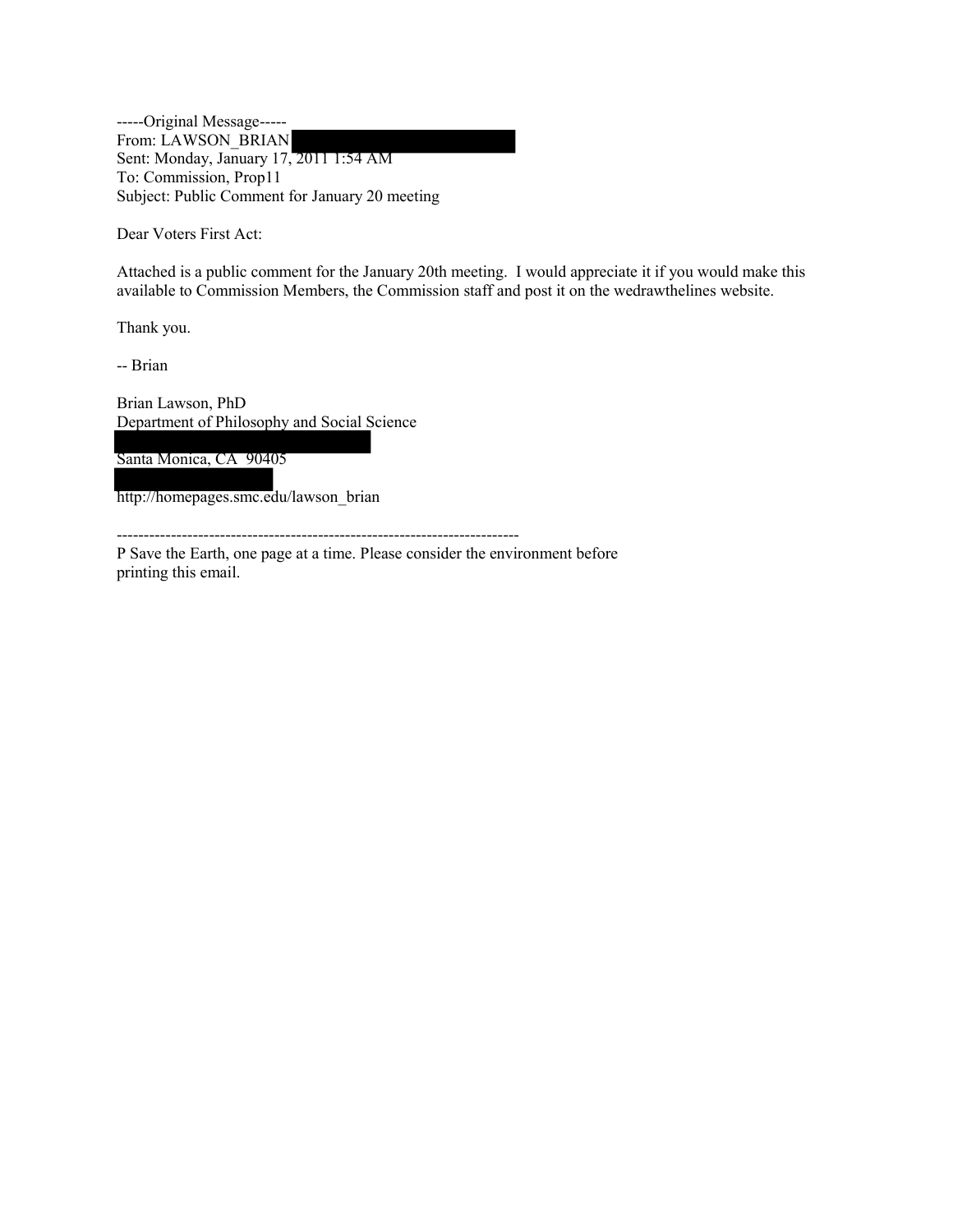Prepared January 17, 2011 for Commission meeting January 20, 2011

TO: California Redistricting Commission Members and Staff FROM: Brian Lawson

RE: Preclearance, Deliberation about the Criteria, Relations with Statewide California Officials

## 1. Preclearance

- (a) An important part of your responsibility is making sure that the maps you approve are precleared by the US Department of Justice. The 2001 preclearance requests (one was submitted by the Assembly and one by the Senate) contain information which may be helpful in planning hearings. Both submissions are relatively similar; what follows describes some of the information in the Assembly request.
- (b) The Assembly committee was responsible for the Assembly map and the Board of Equalization map (the Senate committee was responsible for the Senate map and the Congressional map) and is available on the web here:

http://www.assembly.ca.gov/acs/committee/c7/section5/vramemo.pdf

- i. The hearings held by the Assembly and Senate are described in chapter IX Publicity and Participation (pdf pages 24-28). From May to July of 2001 the Assembly held 8 hearings and the Senate held 5 hearings in major cities throughout the state. The maps were released to the public September 3, 2001. Then hearings in Sacramento were held with remote hook-ups in a few places throughout the state to give the public the opportunity to give feedback on September 4 (focusing on northern California) and September 5 (focusing on southern California).
- ii. Chapter XI Minority Group Contacts lists the minority groups that took part in the process (pdf pages 29-34).
- iii. They requested a response from US DOJ by October 29, 2001, but did not receive a favorable reply until November 30, 2001.
- iv. It is important to remember that a favorable reply to a preclearance request is just one of the many requirements of the Voting Rights Act. The VRA applies to the entire state, not just the four counties highlighted in the preclearance request.

## 2. Deliberation about the Criteria

- (a) It will be helpful to clearly state the how the Commission will interpret the criteria which will be used for drawing maps. The California Constitution, Article XXI, section 2, subdivision (d) lists six criteria in descending order of priority.
- (b) Probably the most contentious criterion among the six and the one which those giving public comment are probably most in need of guidance is the fourth criterion. This is the one which covers the issue of dividing a city, county, city and county, neighborhood or community of interest. The criterion does not state a clear priority among the types of geography listed. I believe when a somewhat similar requirement in the constitution